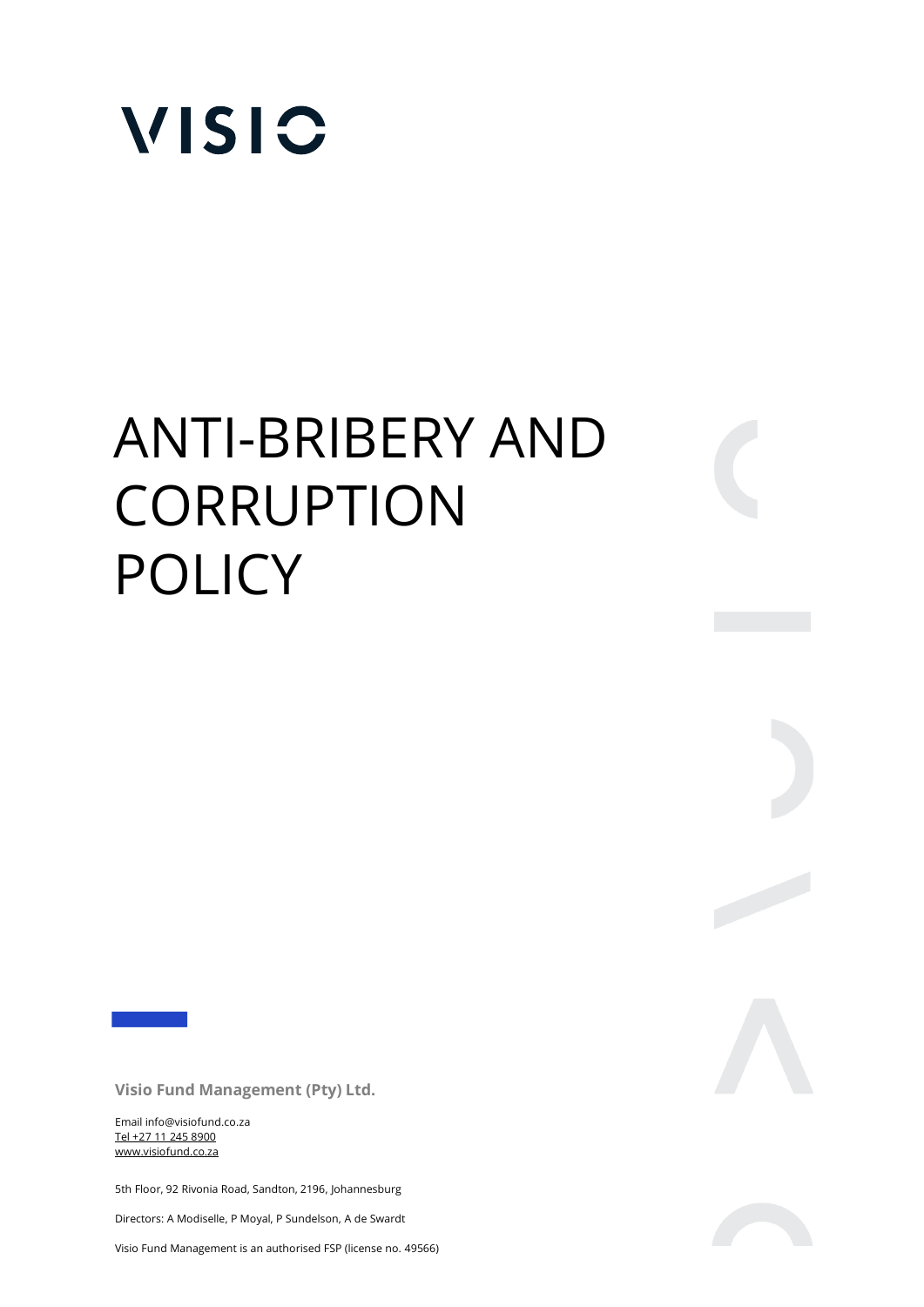# 1. INTRODUCTION

Visio Fund Management (Pty) Ltd ("Visio " / "the Company") is committed to act with integrity, professionalism, and fairness in all business dealings, ensure adherence to the highest legal and ethical standards and will apply a **zero-tolerance** approach to acts of bribery and corruption by any of its employees or by business partners working on their behalf.

It is Visio's policy, as contained in several other Visio related policies, to conduct business with honesty and integrity, and without the use of corrupt practices or acts of bribery to obtain an unfair advantage.

#### 2. SCOPE

This policy sets out the general rules and principles, required standards and responsibilities for preventing bribery and corruption within Visio.

It applies to all employees, executive management, suppliers, customers as well as temporary and contract employees.

## 3. OBJECTIVE

This policy explains the procedures through which Visio maintains its high ethical standards and protects its reputation against any allegations of bribery and corruption. Its successful implementation requires pro-active adoption at all levels.

#### 4. OVERVIEW

This is not just a cultural commitment on the part of Visio; it is a moral issue and a legal requirement. Apart from the Criminal Procedure Act of 1977 that governs all procedures and related matters in criminal proceedings, South Africa has passed various pieces of anticorruption legislation. The main anti-corruption law is the Prevention and Combating of Corrupt Activities Act 2004 ("PRECCA").

Acts of bribery or corruption are designed to influence the individual in the performance of his/her duty and incline him/her to act dishonestly. For the purposes of this policy, whether the payee or recipient of the act of bribery or corruption works in the public or private sector is irrelevant.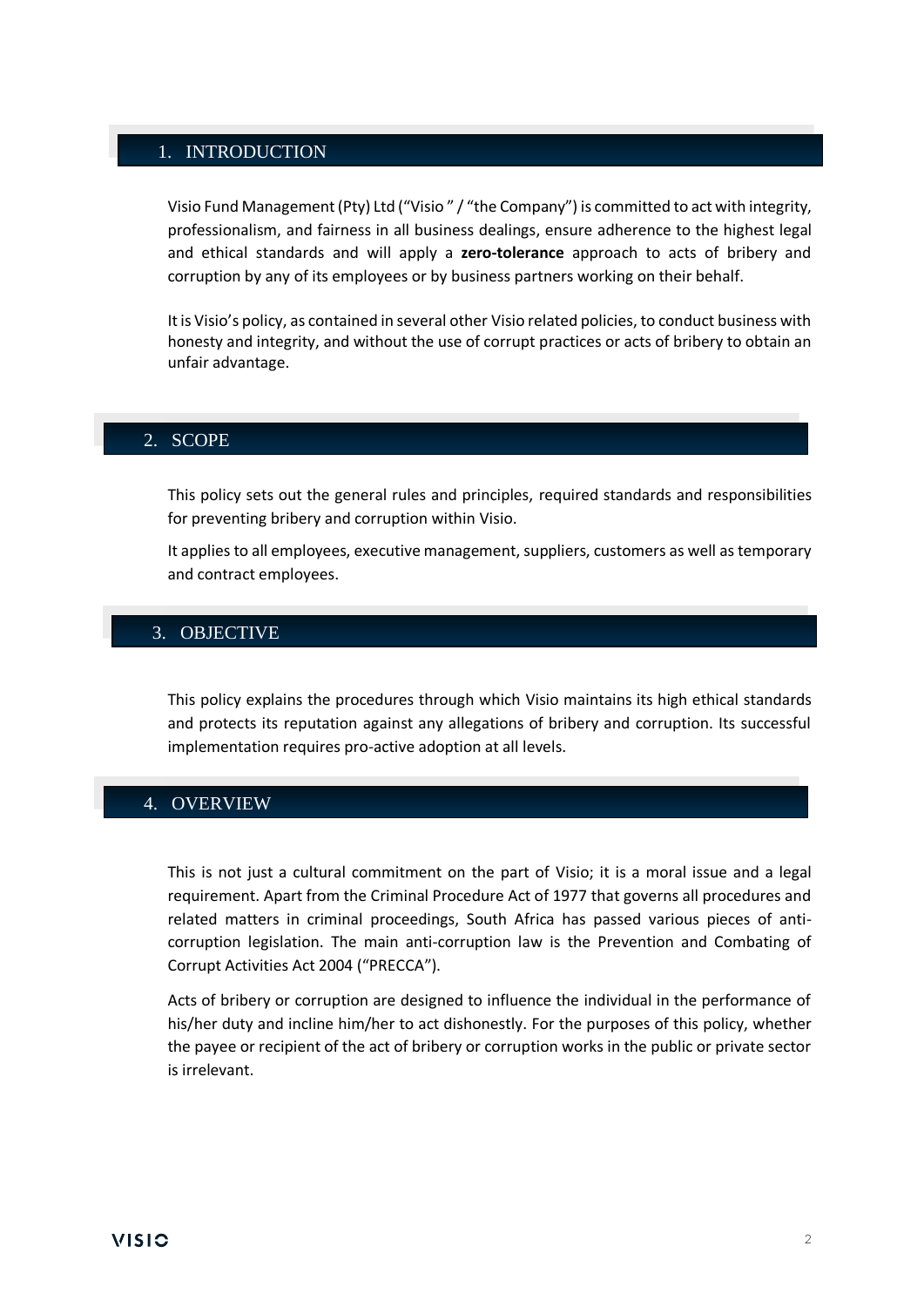## 5. DEFINITIONS

Bribery and corruption are defined as the acceptance of bribes, receiving of money, goods or services for personal gain which are not disclosed to the Company. Bribery and corruption has a range of definitions in law, but the fundamental principles apply universally.

**Bribery** is the offer, promise, giving, demanding or acceptance of an advantage as an inducement for an action which is illegal, unethical or a breach of trust. Bribes can take on many different shapes and forms, but typically they involve corrupt intent. There will usually be a 'quid pro quo' – both parties will benefit. A bribe could be the:

- Direct or indirect promise, offering or authorisation of anything of value;
- Offer or receipt of any kickback, loan, fee, reward, or other advantage; or
- Giving of aid, donations or voting designed to exert improper influence.

**Corruption** - The Prevention and Combating of Corrupt Activities Act defines corruption as being:

"Any person who directly or indirectly, accepts or gives or agrees or offers to accept or give, any form of gratification from any other person, whether for the benefit of themselves or for the benefit of another person in order to act personally or by influencing another person to act, in a manner that amounts to the illegal, misuse or selling of information or material acquired in the course of the exercise, carrying out or performance, of any powers duties or functions that amounts to the abuse of a position of authority a breach of trust; or the violation of a legal duty or a set of rules; that is designed to achieve an unjustified result, or any other unauthorized or improper inducement to do or not to do anything."

**Facilitation Payments** are small payments demanded by officials to provide a service that they are obligated to perform. The Prevention and Combating of Corrupt Activities Act 2004 ("PRECCA") does not allow for facilitation payments. Any such payments made will amount to corruption and are **strictly against Visio's policy.**

**Unauthorised Gratification** are as per the offences in respect of corrupt activities in accordance with the PRECCA.

## 6. BRIBERY AND CORRUPT BEHAVIOUR

In the eyes of the law, bribery and corrupt behaviour can be committed by:

- An employee, officer, or director;
- Any person acting on behalf of the Company (e.g., business partners);
- Individuals and organisations where they authorise someone else to carry out these acts.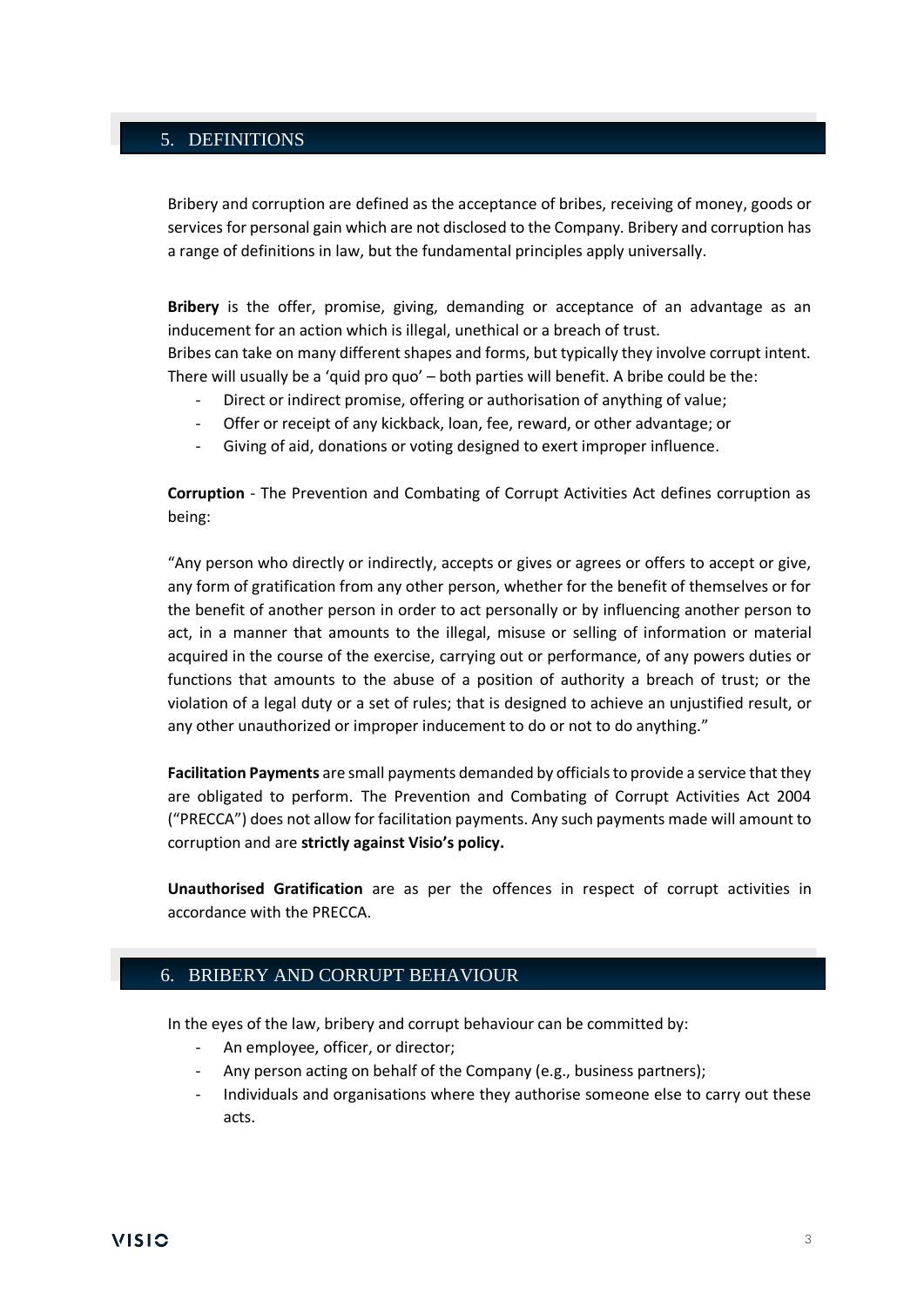Acts of bribery and corruption will commonly, but not always, involve public or government officials (or their close families and business associates). For the purposes of this policy, a government official could be:

- A public official, whether foreign or domestic;
- A political candidate or party official;
- A representative of a government-owned/majority-controlled organisation; or
- An employee of a public international organisation (e.g., World Bank)

# 7. COMPLIANCE WITH LEGISLATION CONCERNING BRIBERY AND **CORRUPTION**

South Africa signed up to the Organization for Economic Cooperation and Development ("OECD") Anti-Bribery Convention and is a party to numerous international agreements in an effort to combat bribery and corruption.

Visio supports the objectives of the OECD Anti-Bribery Convention, the Prevention and Combating of Corrupt Activities Act compliance with all applicable anti-corruption and bribery legislation per various South African legislation. The Companies Act, 2008 also provides statutory offences for bribery and corruption.

An individual's failure to comply with the relevant anti-corruption laws may subject Visio to criminal, civil and/or regulatory punishment, including fines.

Corrupt acts committed abroad, including those by business partners working on Visio's behalf, may well result in a prosecution in South Africa.

## 8. STEPS TO PREVENT BRIBERY AND CORRUPTION

The following steps are taken to assist in the prevention of bribery and corruption:

- risk, assessment, monitoring, and review;
- undertake due diligence on clients and business partners; and
- undertake a risk-based approach to ensure compliance with all applicable anti-bribery and anti-corruption laws.

## 9. WHERE DO THE BRIBERY AND CORRUPTION RISKS TYPICALLY

Bribery and corruption risks typically fall within the following categories:

#### **A. Use of Business Partners**

-

ARISE?

The definition of a business partner is broad, and could include agents, distributors or joint venture partners acting on behalf of the company. Whilst the use of business partners can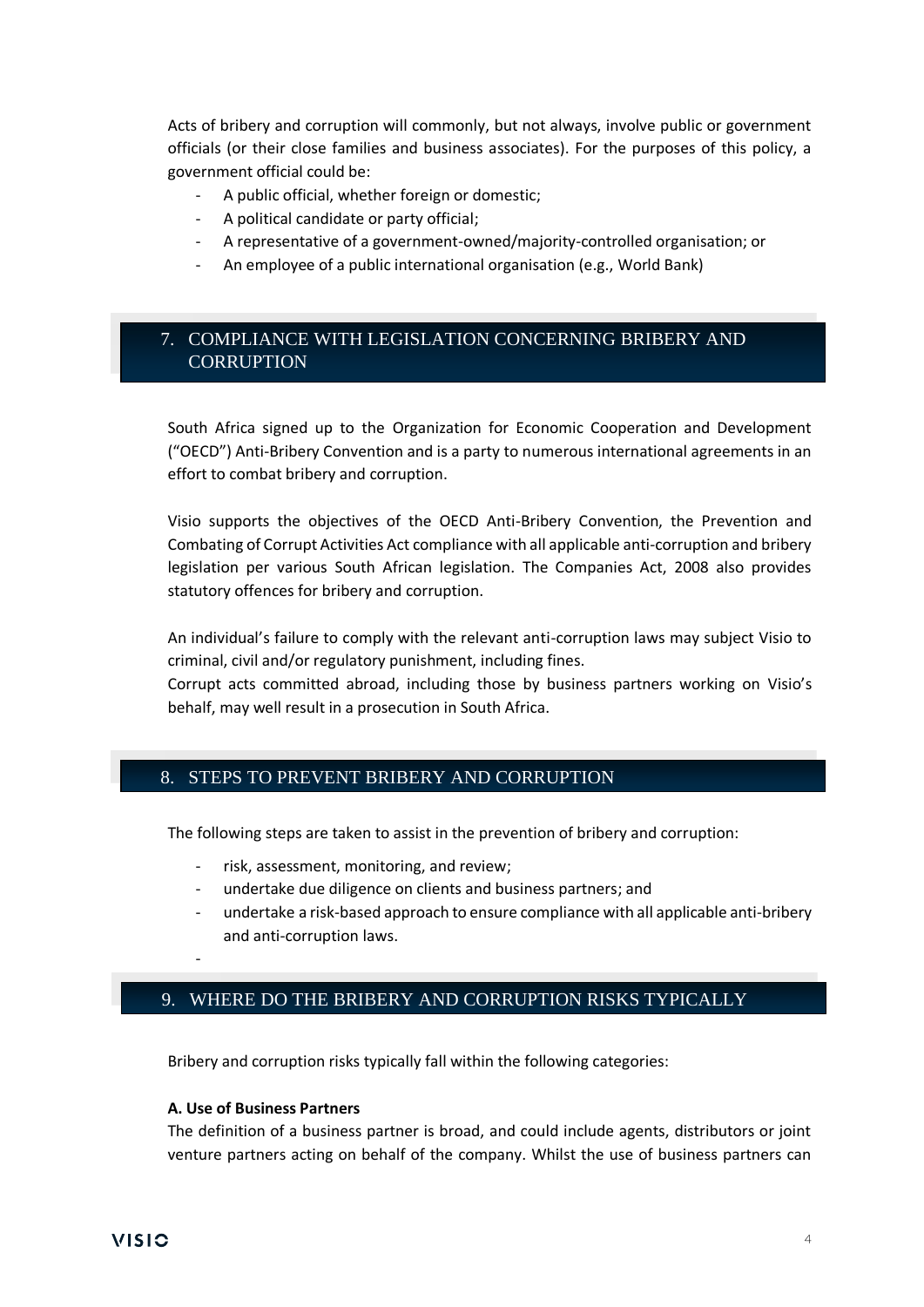help Visio reach its goals, the Company needs to be aware that these arrangements can potentially present it with significant risks.

Risk can be identified where a business partner conducts activities on Visio's behalf, so that the result of their actions can be seen as benefiting Visio. Business partners who act on Visio's behalf must be advised of the existence of and operate at all times in accordance with this policy. Management is responsible for the evaluation of each relationship and determining whether or not it falls into this category.

Where risk regarding a business partner arrangement has been identified, management must:

- Evaluate the background, experience, and reputation of the business partner;
- Understand the services to be provided, methods of compensation and payment;
- Evaluate the business rationale for engaging the business partner;
- Take reasonable steps to monitor the transactions of business partners appropriately; and
- Ensure there is a written agreement in place which acknowledges the business partner's understanding and compliance with this policy.

Visio is ultimately responsible for ensuring that business partners who act on their behalf are compliant with this policy as well as any local laws**. Ignorance or "turning a blind eye" is not an excuse**.

#### **B. Gifts, Entertainment and Hospitality**

Gifts, entertainment, and hospitality include the receipt or offer of gifts, meals or tokens of appreciation and gratitude, or invitations to events, functions, or other social gatherings, in connection with matters related to Visio's business are all clearly defined and clarified in the **Visio's Gift Policy.**

#### **How to evaluate what is 'acceptable':**

In order to ascertain this, Visio employees are advised to step back from the situation and ask the following:

- 1. What is the intent is it to build a relationship or is it something else?
- 2. How would this look if these details were on the front of a newspaper?
- 3. What if the situation were to be reversed would there be a double standard?

If the employee finds it difficult to answer any one of the above questions, there may be a risk involved which could potentially damage Visio's reputation and business. The action could well be unlawful.

# 10. ADAPTATION

In order for this policy to be effective, it is necessary for it to be applied across Visio, taking into consideration the diverse cultural backgrounds of employees. The Company may, from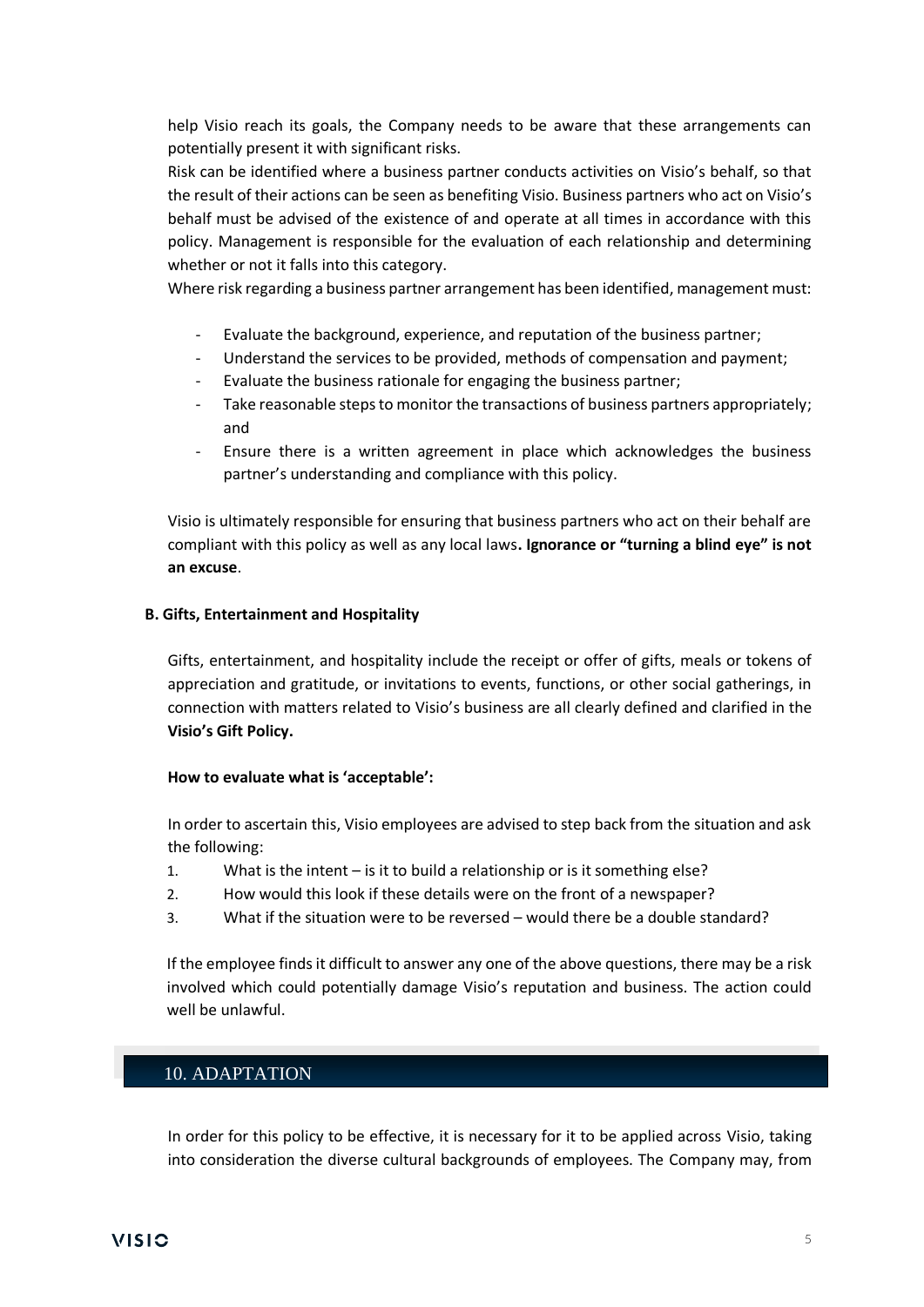time to time adapt certain sections of this policy – such as gifts, entertainment, and hospitality – to ensure they are fair, appropriate, and applicable.

Management is responsible for reporting and confirming any adaptations to this policy with the Company Secretary/Compliance Manager.

Appropriate action will be taken against the offender whether or not a loss has been suffered. Where the Company has suffered a loss, steps will be taken against the employee to mitigate the loss.

The police may be called in where the evidence justifies such action.

# 11. RESPONSIBILITY TO REPORT BRIBERY AND SUSPICIOUS ACTIVITY

As individuals who work on behalf of Visio, employees all have a responsibility to adhere to this policy, help detect, prevent, and report instances not only of bribery, but also of any other suspicious activity or wrongdoing. Visio is committed to ensuring that all employees have a safe, reliable, and confidential method of reporting any suspicious activity. Safe in the knowledge that they can "speak up".

If an employee is concerned that a corrupt act of some kind is being considered or carried out – either within Visio, by any of our business partners or by any of its competitors resulting in a violation of this policy, they must report the issue/concern to the supervisor or manager or alternatively the Compliance Manager.

If for some reason this is not possible, the employee must report it to a director.

In the event that an incident of bribery, corruption, or wrongdoing is reported, an investigation into the alleged bribery or corruption will be conducted by the Board of Directors, Chief Financial Officer and Compliance Manager.

PRECCA further puts an obligation on all to report to the South African Police Services, acts of corruption and dishonesty. Failure to do so can result in a jail sentence of up to 10 years.

## 12. COMPLIANCE

Employees are required to familiarise and fully comply with this policy. Any employee who breaches this policy will be subject to possible disciplinary or legal action.

# 13. CONSEQUENCE OF NON-COMPLIANCE

Visio faces the following risks for non-compliance with this Policy and PRECCA.